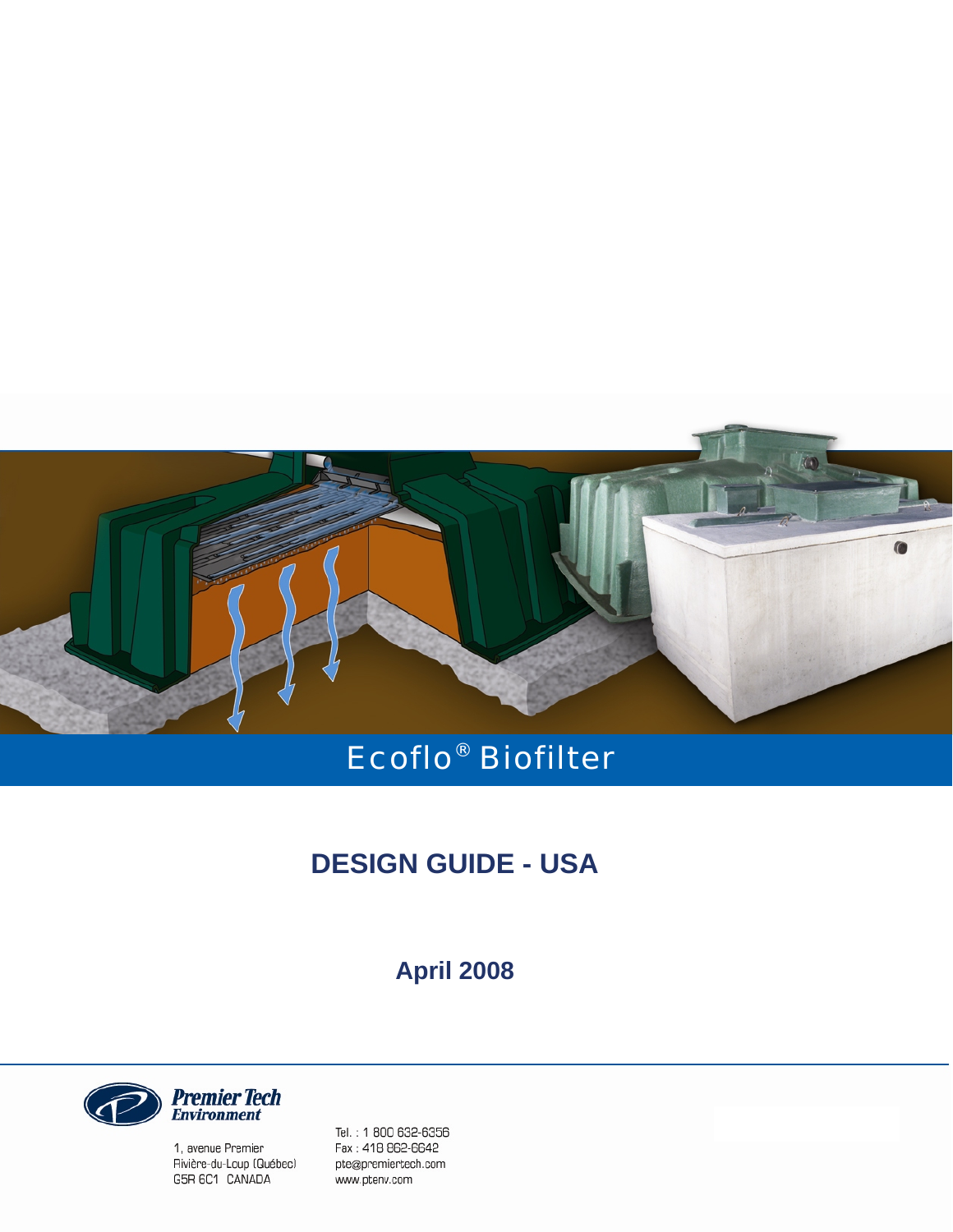## TABLE OF CONTENTS

| 1.             |      |                                                        |  |  |  |
|----------------|------|--------------------------------------------------------|--|--|--|
|                | 11   | WASTEWATER VOLUME DETERMINATION AND CHARACTERIZATION 3 |  |  |  |
|                | 1.2. |                                                        |  |  |  |
|                | 1.3. | 1.3.1<br>1.3.2<br>1.3.3                                |  |  |  |
| 2.             |      |                                                        |  |  |  |
| 3.             |      |                                                        |  |  |  |
| $\mathbf{4}$   |      |                                                        |  |  |  |
|                | 4.1. |                                                        |  |  |  |
|                | 4.2. |                                                        |  |  |  |
|                | 4.3. |                                                        |  |  |  |
| 5 <sub>1</sub> |      |                                                        |  |  |  |
|                | 5.1  |                                                        |  |  |  |
|                | 5.2  |                                                        |  |  |  |
|                | 5.3  |                                                        |  |  |  |
| 6.             |      | SYSTEM MAINTENANCE AND ENVIRONMENTAL FOLLOW-UP 16      |  |  |  |
|                | 6.1  |                                                        |  |  |  |
|                | 6.2  |                                                        |  |  |  |

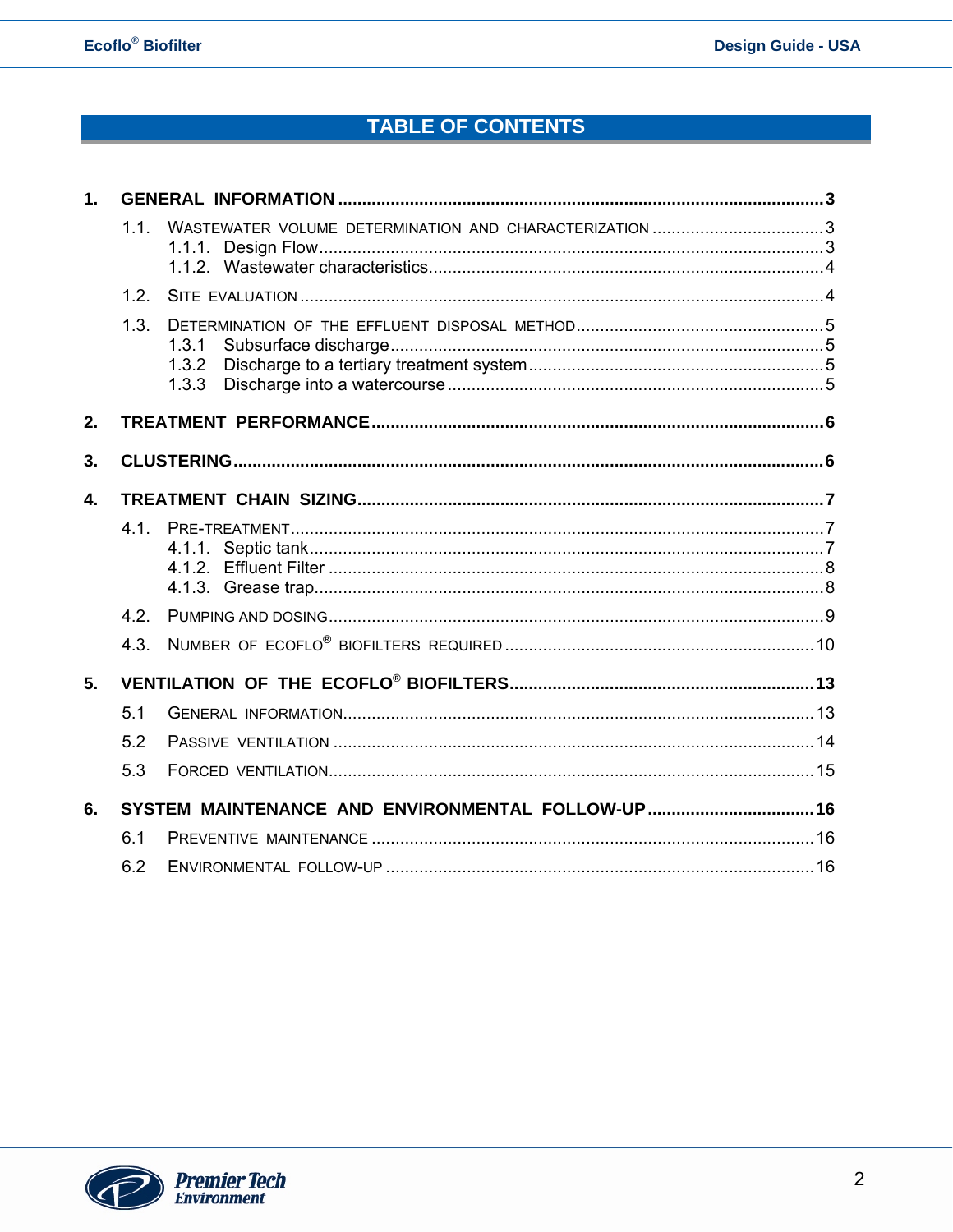#### <span id="page-2-0"></span>**1. GENERAL INFORMATION**

#### **1.1. WASTEWATER VOLUME DETERMINATION AND CHARACTERIZATION**

One of the first steps in sizing a treatment chain consists in determining the volume and the characteristics of the wastewater to be treated.

#### **1.1.1. Design Flow**

The most common methods used to evaluate the amount of generated wastewater are:

- A theoretical evaluation using flow charts
- An actual flow measurement using a flow meter
- A comparison of wastewater flows in similar buildings

The engineer in charge of designing the treatment system should consider all aspects likely to impact daily flow, such as:

- Usage, as well as the current and future size of the building
- Water consumption habits
- Type and age of plumbing fixtures
- Peak flow periods and variations in flow rates
- Current and forecast activities

Each of these factors can affect daily flow and should be taken into consideration by the designer when sizing the treatment system. As well, the evaluation of the design flow must take the current and future needs of the building into account.

#### **Flow Charts**

This widely used method allows for a theoretical evaluation according to type of activity. The flow charts used must be in line with local regulations. The value of the flow determined by these charts usually corresponds to the mean daily flow required at maximum capacity. However, the factors listed above can cause this value to change.

#### **Flow meters**

Flow meters make it possible to precisely measure the water consumption of the building. Some uses of water do not necessarily release wastewater; for example, lawn watering, pool fill-up, etc. Values such as these should be removed from flow-meter readings. However, increasing the flow-meter readings by a safety factor that takes into account the future occupancy of the building, a possible change in ownership, different water consumption habits and the activities undertaken is strongly recommended.

#### **Comparison of wastewater flow in similar buildings**

This method is often used when the activities taking place in the enterprise are not found in the flow tables and the project is not yet underway. When this method is used, the engineer must consider all the factors mentioned above. As well, it is advisable to increase the resulting flow rate to account for risks and uncertainties, and a water meter should be installed once the work is completed. If necessary, a water characterization should be undertaken to validate the size of the chain of treatment.

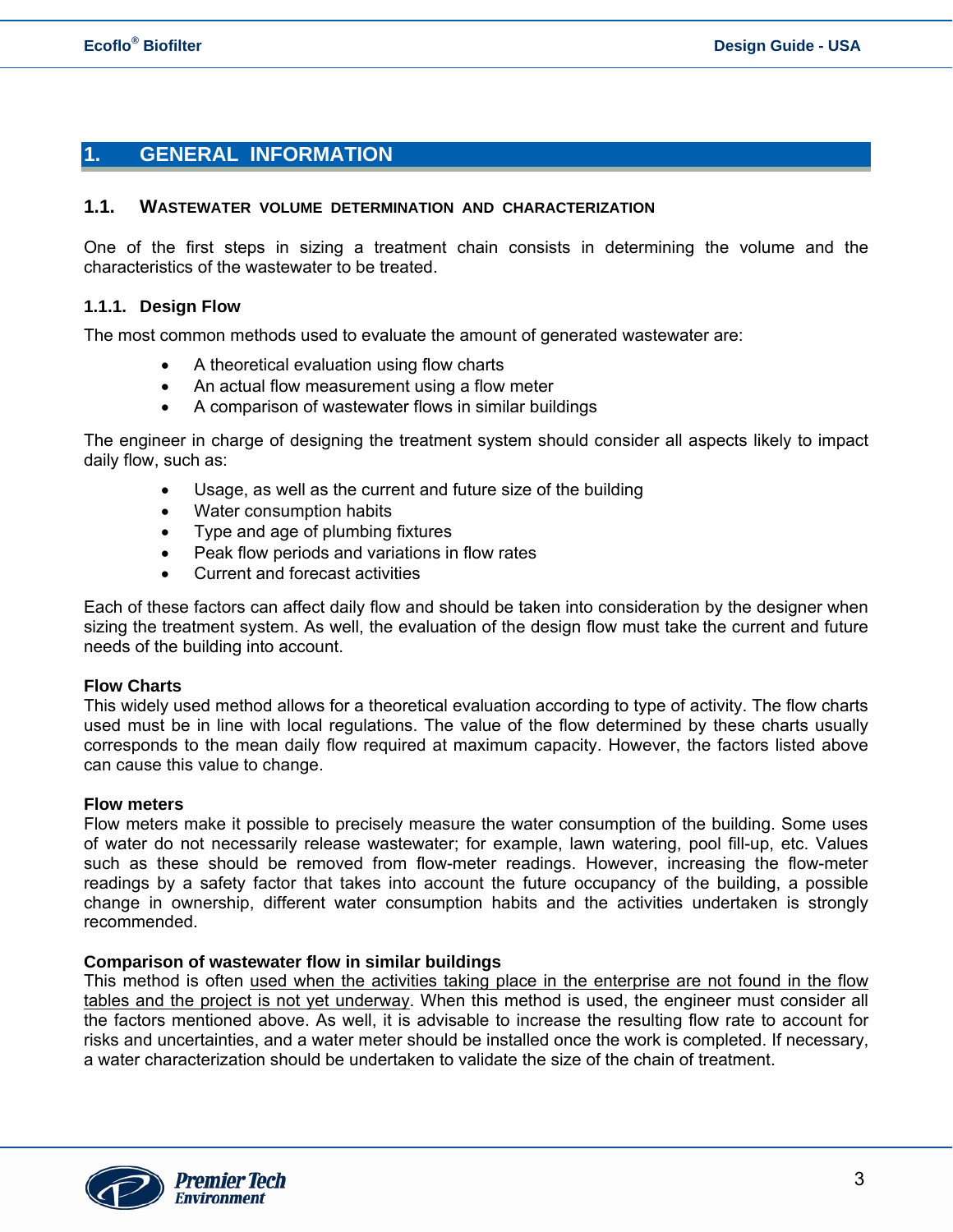#### <span id="page-3-0"></span>**1.1.2. Wastewater characteristics**

The **Ecoflo® Biofilter** is designed to treat domestic wastewater. It can be used for commercial, institutional and community projects when the wastewater to be treated is comparable to wastewater from individual residence. When in doubt, a complete characterization of the wastewater should definitely be undertaken before choosing this type of system. **Premier Tech Environment** provides a line of products that might be better suited for loaded wastewater. Do not hesitate to consult our Technical Support Department for more information.

#### **Table 1.1 Typical characteristics of the primary domestic effluent at the septic tank outlet**

| <b>Parameter</b>    | <b>TSS</b> | CBOD <sub>5</sub> | <b>Fecal coliforms</b> |
|---------------------|------------|-------------------|------------------------|
|                     | (mg/L)     | (mg/L)            | (FCU/100 mL)           |
| Mean concentrations | 60 to 100  | 160 to 200        | 750,000 to 1,500,000   |

#### **1.2. SITE EVALUATION**

The installation of the **Ecoflo® Biofilter** is very flexible. It can be installed above or in-ground, by itself or in clusters. The clusters can be grouped together or scattered on the site. Depending on site conditions, dispersal standards and local regulations, its effluent can be infiltrated in the ground, discharged into a watercourse or directed to a tertiary treatment system.

To determine the position, shape and configuration of the components in the chain of treatment, a complete evaluation of the site must be undertaken. Regulations require the respect of certain standards concerning the receiving site, the setbacks with regards to certain benchmarks and the sizing of the components with regards to the type of soil and the type of disposal.

Soil characterization and localization of the groundwater table are essential in a wastewater treatment project. This information helps determine the size of the system, its location and the way it will be fed. Since the **Ecoflo® Biofilter** is an aerobic type of treatment system, it requires air to function properly. For projects where soil infiltration is used to dispose of the treated effluent, the rise of the groundwater table must be calculated. If the highest level of groundwater table is not properly determined and water gets into the treatment system, the performance and lifespan of the filtering media will be affected. Do not hesitate to consult our Technical Support Department for more information.

As well, measures must be taken to prevent any water external to the system from entering the infiltration zone. Precautions must be taken to ensure any external source of water is diverted away from the system.

Finally, it's important to consider that availability of materials and access to the site may affect project costs.

The sections below provide information on system sizing according to flow rates and site characteristics.

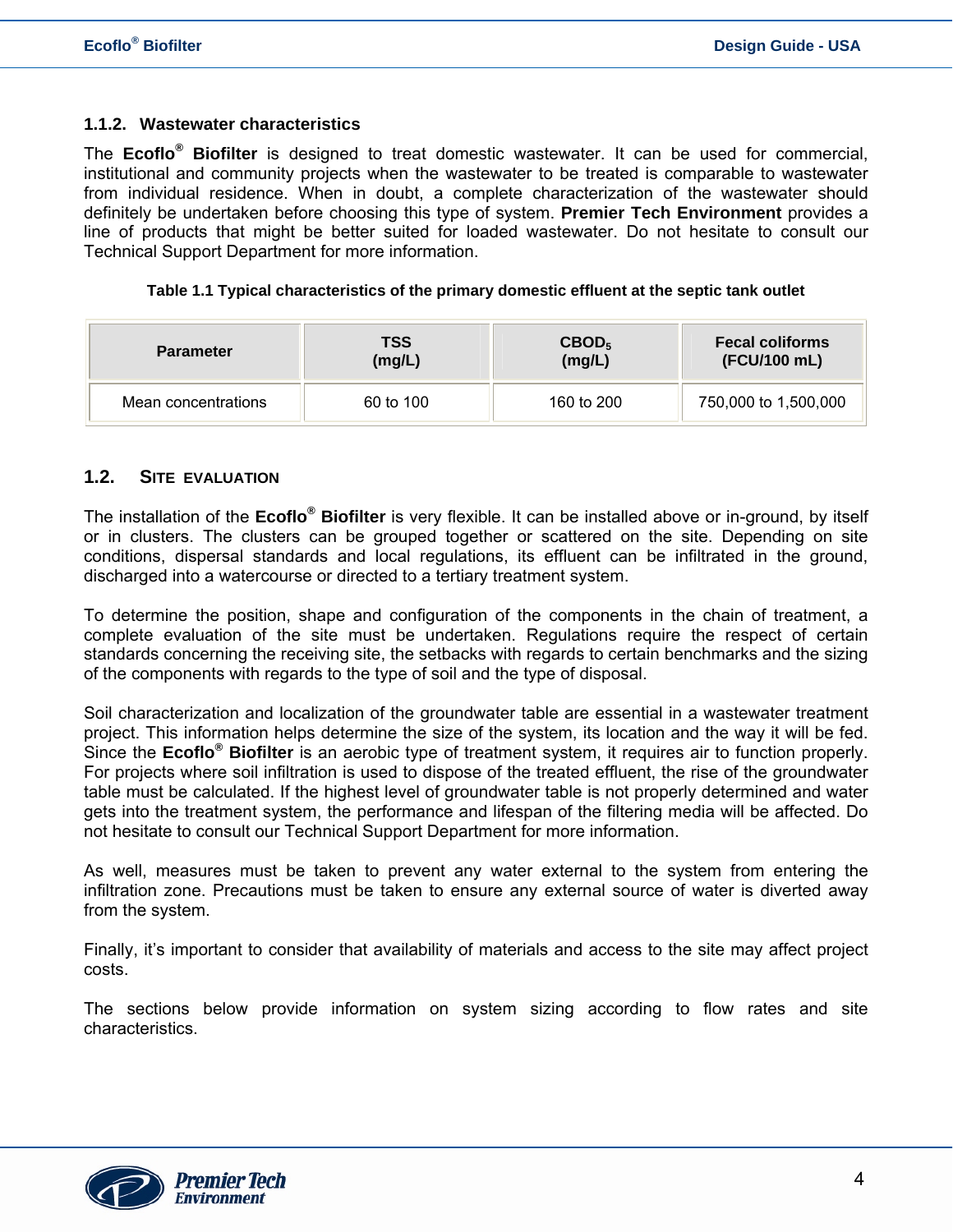#### <span id="page-4-0"></span>**1.3. DETERMINATION OF THE EFFLUENT DISPOSAL METHOD**

With the **Ecoflo**® **Biofilter,** various disposal methods can be used, depending on local regulations.

Here are some suggestions from **Premier Tech Environment**:

- Subsurface discharge to a disposal method, like a conventional trench, a shallow buried trench, an absorption bed, drip irrigation or any type of gravelless system
- Discharge to a tertiary treatment system
- Discharge into a watercourse if permitted by local regulations

#### **1.3.1 Subsurface discharge**

Soil characterization and seasonal high water table (SHWT) are two critical factors in designing a wastewater treatment system since they determine the type, size and location of the disposal method.

An accurate assessment of the soil's hydraulic conductivity and an SHWT evaluation are crucial steps in planning a septic system installation. Such an installation should be performed by a qualified individual, in accordance with local regulations. The soil's hydraulic conductivity is often expressed as a percolation rate, which can be determined using a field permeability test, laboratory soil analysis or any other method permitted by local regulations.

#### **1.3.2 Discharge to a tertiary treatment system**

Depending on the discharge standards set by environmental authorities regarding the vulnerability of the receiving environment, a tertiary treatment may be required. In such a case, the treated water flowing from the **Ecoflo® Biofilter** must be collected and directed toward a tertiary treatment system.

#### **1.3.3 Discharge into a watercourse**

The **Ecoflo® Biofilter** effluent may be discharged into a watercourse if this option *is permitted by local regulations.* The site must be graded to allow any surface runoff to flow away from the septic system.

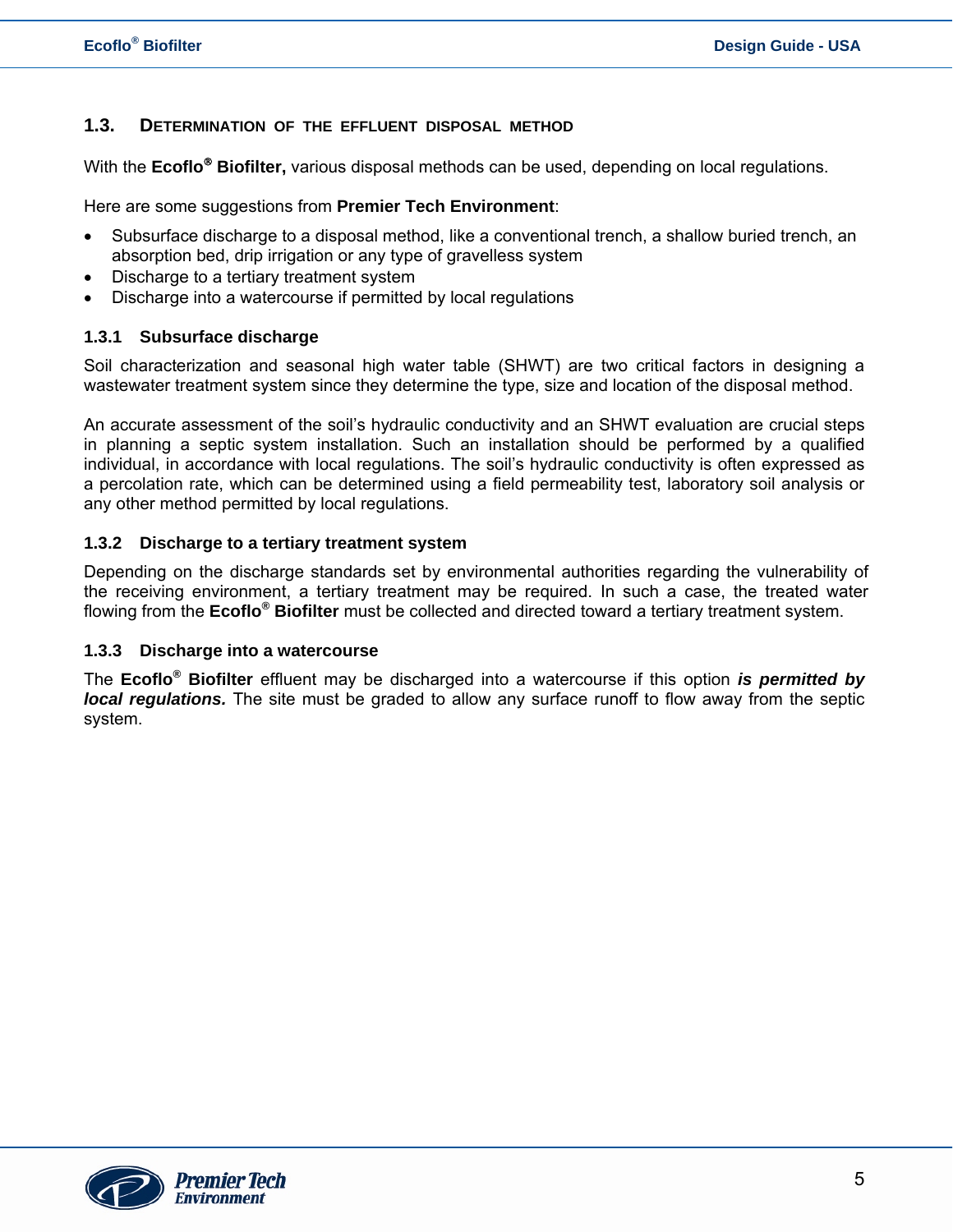## <span id="page-5-0"></span>**2. TREATMENT PERFORMANCE**

| <b>Parameters</b>                             | Concentration at the septic tank<br>effluent* | Concentration at the Ecoflo <sup>®</sup><br><b>Biofilter effluent**</b> |  |
|-----------------------------------------------|-----------------------------------------------|-------------------------------------------------------------------------|--|
| <b>Organic Matter</b><br>(CBOD <sub>5</sub> ) | $\leq$ 200 mg/L<br>$\leq$ 2 mg/L              |                                                                         |  |
| <b>Total Suspended Solids</b><br>(TSS)        | $\leq$ 100 mg/L                               | $\leq$ 2 mg/L                                                           |  |
| <b>Fecal Coliforms</b><br>(FC)                | ≤ 1,500,000 CFU/100 mL                        | ≤ 948 CFU/100 mL                                                        |  |

#### **Table 2.1 Ecoflo® Biofilters treatment efficiency**

\**Typical values according to sampling campaigns in United States and Canada since 1995 (80% of septic tank effluent samplings).* 

*\*\* Results obtained during ANSI/NSF Standard 40 certification testing period.* 

## **3. CLUSTERING**

Clustering consists of connecting several **Ecoflo® Biofilters** in parallel on a same site. **Premier Tech Environment** provides a complete line of flow dividers to form clusters of 2 to 10 **Ecoflo® Biofilters**  (see the *Peripherals* section of the Product Technical Manual for more information). Depending on the scope of the project, distributing the clusters over a few treatment sites to take advantage of the topography of the sites and reduce sewer and pumping costs may prove to be very economical. The flexibility of this **Ecoflo® Biofilter** disposal method provides an adapted solution for each site and, as a result, optimizes costs and reduces environmental impacts.



Clustering is perfectly suited to commercial, institutional and community projects. In a commercial project, when the wastewater is generated by several buildings, it would be economical to install a cluster of biofilters for each building and, as a result, reduce sewer costs. If a municipality does not have enough space to install an entire chain of treatment, it may find that clustering has many

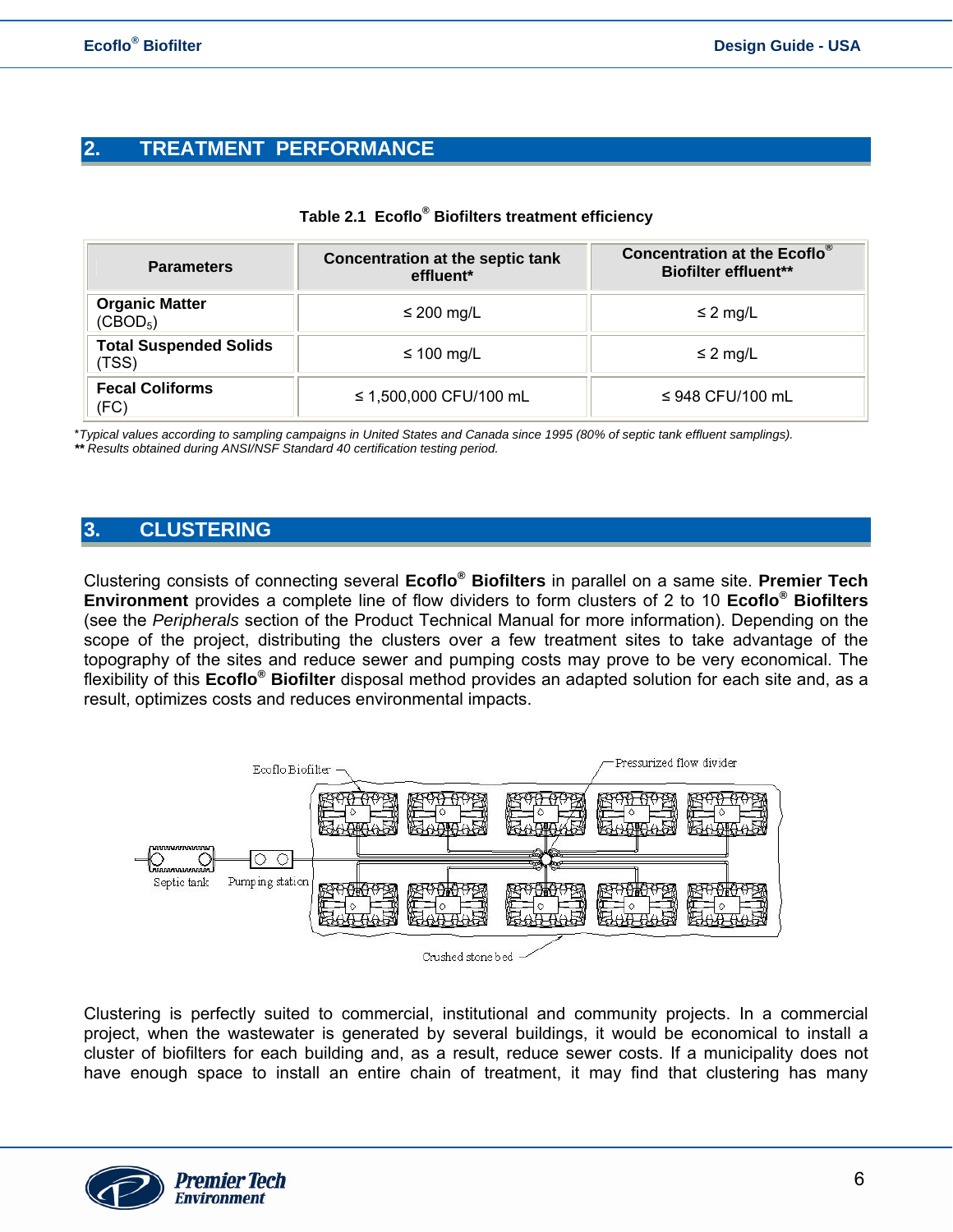<span id="page-6-0"></span>advantages or, when a residential sector consists of small lots that make it difficult to install individual systems, clustering **Ecoflo® Biofilters** makes it possible to use one site for the treatment of the wastewater from several properties.

If more than one cluster is required for a particular site, clusters should all be of the same size. Samesize cluster allotment makes it easier to program the dosage to the biofilters. For example, a project requiring 26 biofilters on the same site should be designed with 27 biofilters, that is, 3 clusters of 9 biofilters each. If the sizing of the treatment chain already takes a safety factor into account, the number of biofilters can then be reduced. In such a case, the engineer responsible for the installation must make sure that the treatment chain sizing meets the needs of the project.

**Premier Tech Environment** also provides control and dosing units that can feed one or several **Ecoflo® Biofilters**. Simplex, duplex, triplex and quadruplex control panels can feed up to 4 clusters of **Ecoflo® Biofilters** from a single control unit and, if needed, can program the dosage. Dosage makes it possible to set a time-regulated pumping sequence and, as such, feed the biofilters on a regular 24 hour basis.

#### **4. TREATMENT CHAIN SIZING**

#### **4.1. PRE-TREATMENT**

Primary treatment is an essential step in treatment chain sizing. Raw wastewater contains high concentrations of solids and/or floating matter that are not easily biodegradable, such as oil and grease. If this matter reaches the treatment system, its lifespan will be greatly reduced. For decentralized wastewater treatment, the most common primary treatment systems and pre-treatment peripherals that reduce solids and floating matter are the septic tank, the effluent filter and the grease trap.

#### **4.1.1. Septic tank**

The function of the septic tank in the treatment chain is often neglected. It is important to understand that the septic tank not only holds solids, but it initiates the degradation of organic matters by making it easier to be assimilated by the micro-organisms that develop inside the secondary treatment system, like the **Ecoflo® Biofilter**. As such, the septic tank protects the treatment chain and increases its efficiency.

The capacity of the septic tank must comply with local regulations. Usually, the sizing of the septic tank depends on the maximal flow to be treated to allow a minimal retention time of 1.5 day (36 hours), including peak flows. Depending on the type of wastewater and its characteristics, applying an additional safety factor to size the septic tank is suggested. Its size cannot be increased as needed; therefore, in an effort to ensure long-term efficiency, sizing must take the potential growth of the building into account.



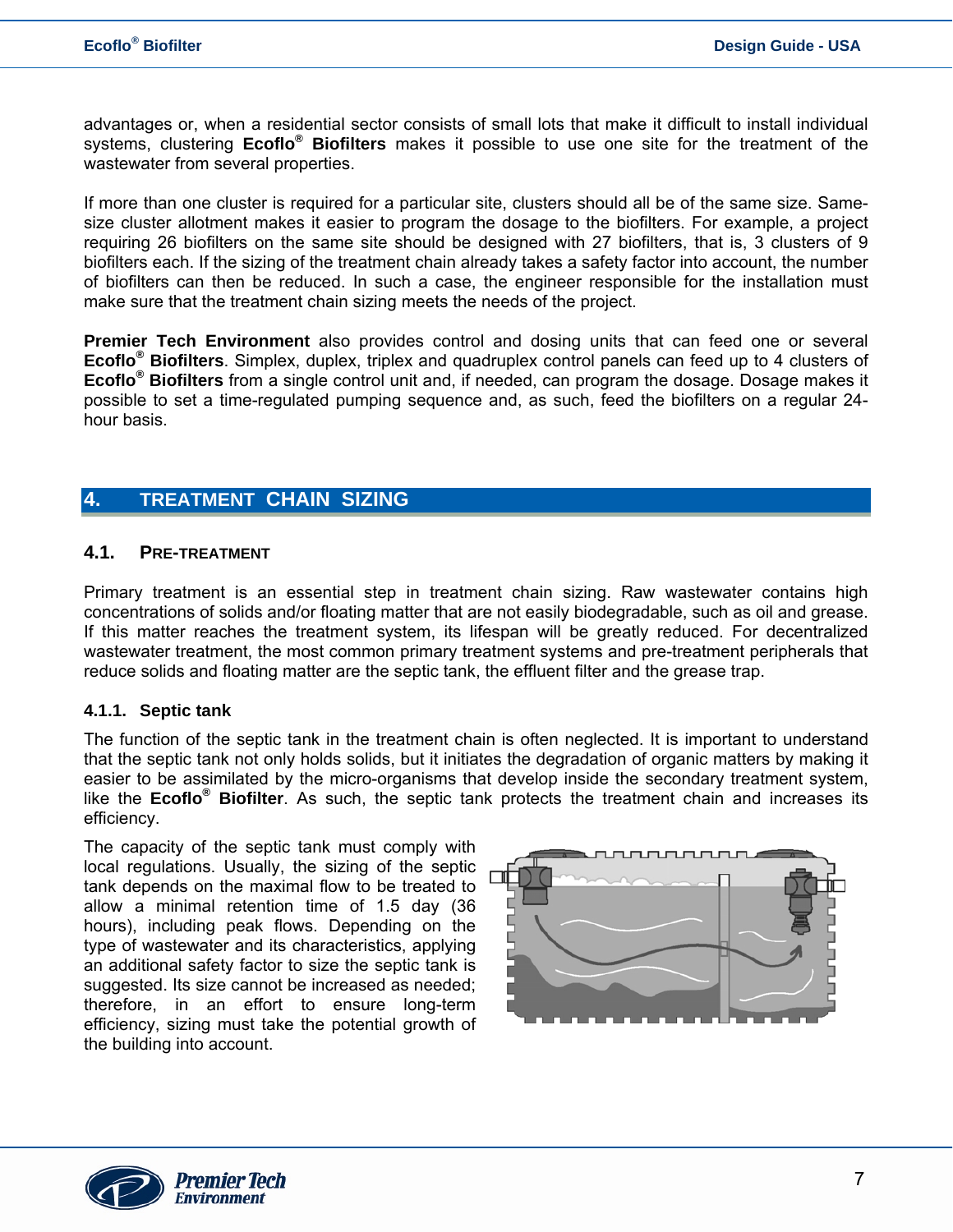<span id="page-7-0"></span>For community applications, individual septic tanks can be installed at each home. In such cases, the septic tank must be sized according to local regulations.

The septic tank must be watertight and sludge must be emptied regularly and in accordance with local regulation. It must be accessible at all times for inspection and pump out. **Premier Tech Environment** has developed a line of peripheral products to facilitate access to the septic tank, such as the adapter **TAD-240,** which includes an access lid and risers (**PSR-140** (14") and **PSR-60** (6")). However, note that even though the chain of treatment uses dosage and has an additional retention reservoir, the septic tank must nevertheless be sized as mentioned above.

#### **4.1.2. Effluent Filter**

The effluent filter is an essential component for commercial, institutional and community septic installations. It can be installed inside the septic tank or downstream from it, in a specific reservoir **TLF-240** from **Premier Tech Environment**. The main function of the effluent filter is to hold the negative buoyancy particles in the septic tank and prevent the release of sludge to the treatment system following re-suspension. When this method is used, the treatment system is protected against premature clogging. **Premier Tech Environment** provides a complete line of effluent filters for all applications. Do not hesitate to consult our Technical Support Department for more information.

#### **4.1.3. Grease trap**

A grease trap is required where wastewater is likely to contain hydrophobic (non-soluble) and lowdensity substances like oil and grease (for example, a hotel kitchen). Such matter must be removed since it can impair the components of the treatment system by causing premature clogging.

Building and septic system plumbing should be designed so that only the wastewater from those service areas likely to produce fatty or oily waste is sent to the grease trap. The grease trap outlet should direct the pre-treated wastewater to the septic tank. Obviously, regular inspections, maintenance and cleaning of the grease trap are essential to ensure optimum long-term performance. The inspection and cleaning frequency of the grease trap must be according to the flow rate and the characteristics of the wastewater generated.

The grease trap must have a retention time that allows for temperature reduction and solidification of the oil and grease. The maximal flow generated by the service areas must be used when sizing is done.

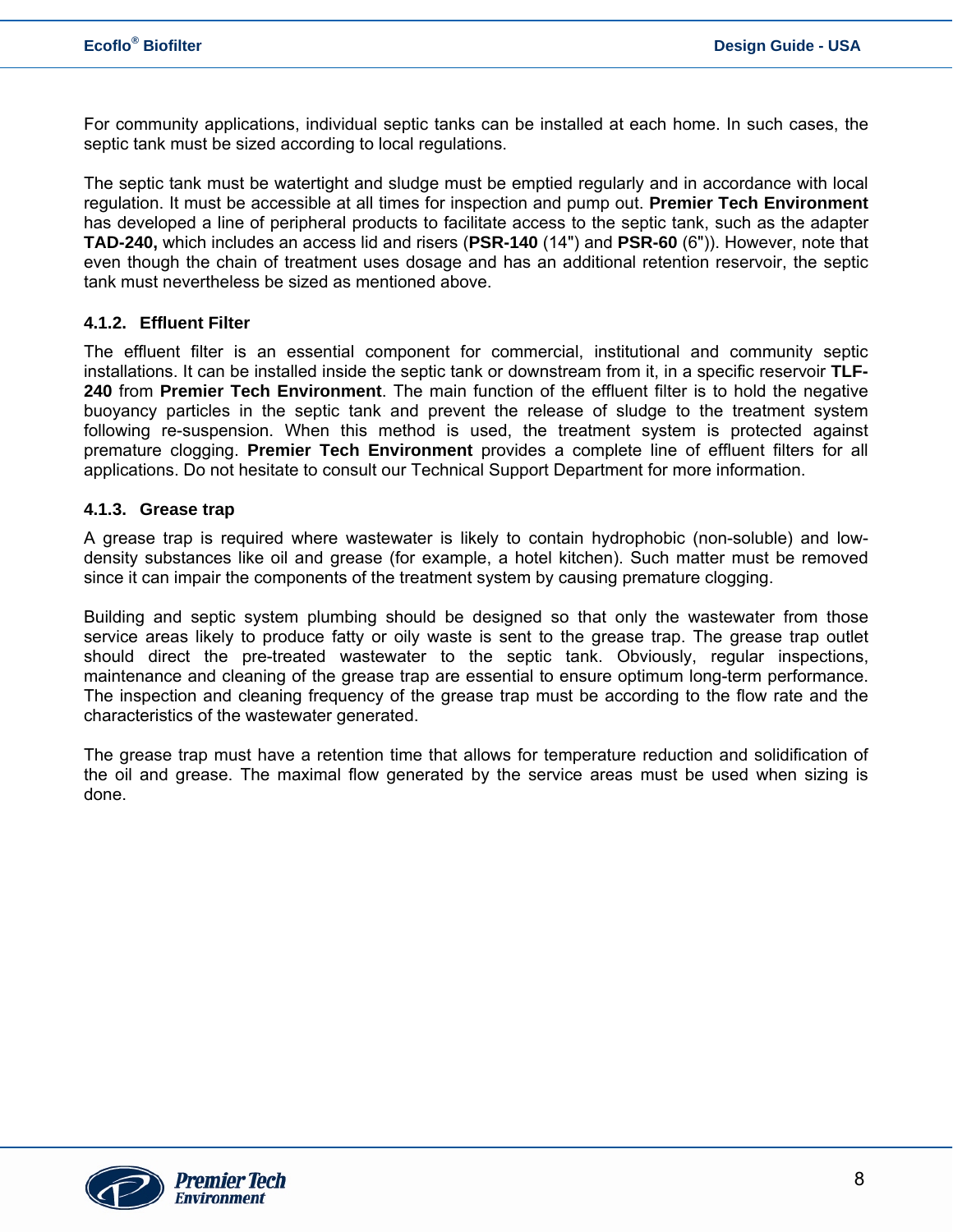#### <span id="page-8-0"></span>**4.2. PUMPING AND DOSING**

Resorting to pumping in wastewater treatment is a frequent occurrence. Generally, pumping allows the wastewater to be directed from one place to the other no matter the site topography or obstacles.

For commercial, institutional and community installations, pumps are used to distribute the wastewater flow among several **Ecoflo® Biofilters**. For residential and commercial applications with low flow rates, **Premier Tech Environment** has developed a pumping unit that provides on-demand feeding for 1 to 3 **Ecoflo® Biofilters** (see the *Dosing and Pumping* sections of the Product Technical Manual).

The most appropriate pumps are selected by taking into account the wastewater characteristics, the water volume per pumping event and the hydraulic head loss. It is normal for pumping cycles to last a minimum of 60 seconds to give the water time to cool the pumps. The number of start/stop events per hour is also an important factor to consider when selecting a pump.

The volume of the pumping station varies according to the type of operation and the number of **Ecoflo® Biofilters.** The engineer in charge must determine if the feeding method to the biofilters will be timedependent or according to the demand. If the chain of treatment is fed using dosage, the pumping station also becomes an equalization basin and can be sized as described below. If the chain of treatment is fed without dosage, that is to say, according to the demand, the volume of the pumping station is calculated according to the number of **Ecoflo® Biofilters** to be fed. Feeding each biofilter with a maximum volume of 10 gal. per pumping event is strongly recommended.

For larger commercial, institutional or community projects, the biofilters should be fed using time dosing. Time dosing consists in setting the duration of the pumping events and the timing between two consecutive events. This feeds the **Ecoflo® Biofilters** continuously during the course of the day, which optimizes treatment efficiency. A very important advantage of time dosing is the fact that it dampens sporadic peak flows. For applications generating major variations in flow from one day to another (and even during the same day), an equalization tank can be installed downstream of the septic tank to store the overload volume of wastewater produced during peak flows. The wastewater will be held in the equalization tank and treated during non peak periods. The equalization tank can be sized to provide a hydraulic retention time between 8 (community applications) and 12 hours (commercial applications). Hydraulic retention and dosage make it possible to size the chain of treatment according to the mean daily flow calculated on a weekly basis rather than on the peak flow. This can lower the number of **Ecoflo® Biofilters** required for a project, reducing costs and making equal use of each of the biofilters. Note that the equalization tank does not replace the septic tank. When the **Ecoflo® Biofilters** are fed using dosing, special attention must be given to the usage evaluation. Again, the engineer in charge must take into account the current and future needs of the project. The volume of the dosing reservoir (equalization tank) must account for the cumulative maximal volume that will be stored over a consecutive 7-day period.

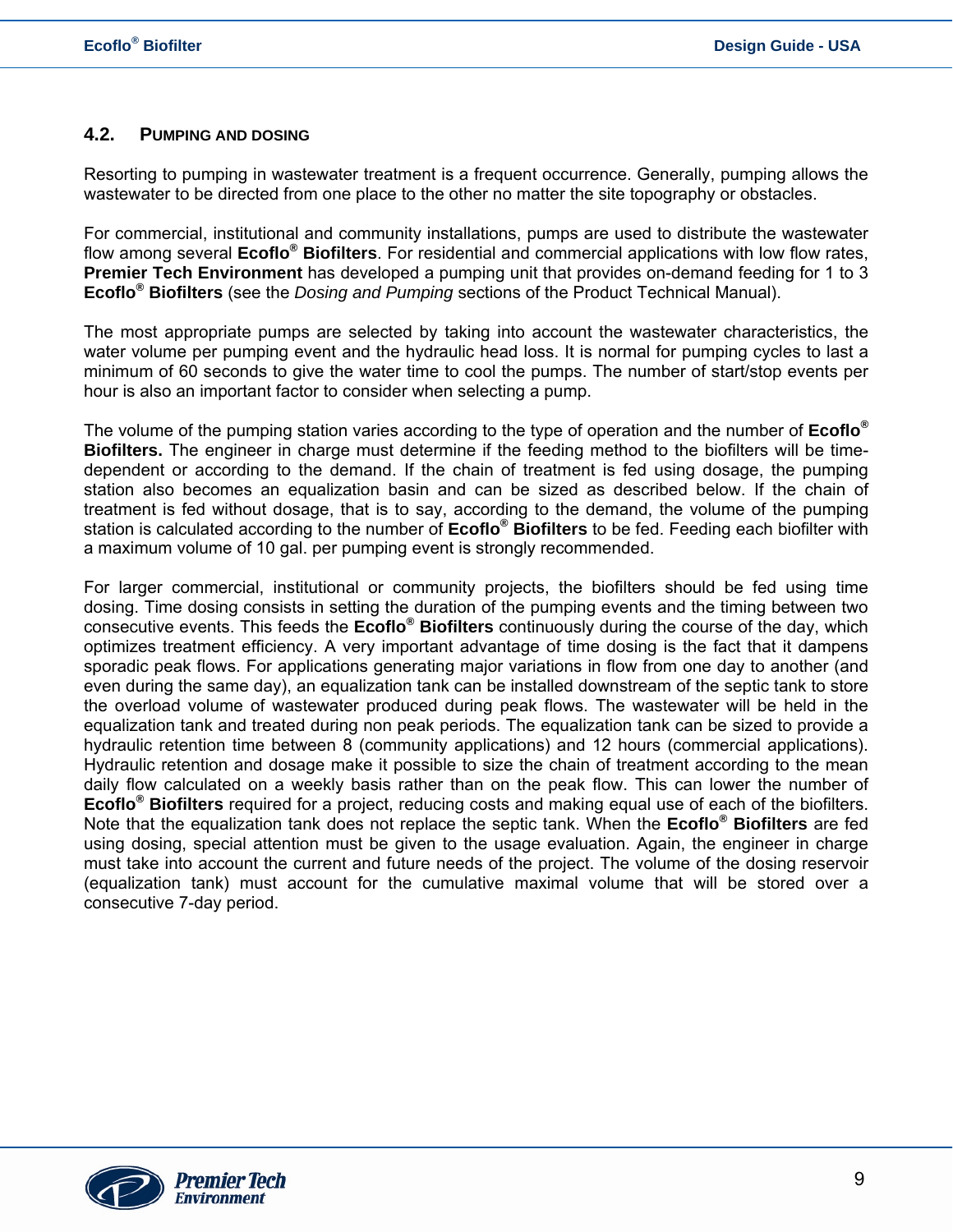## <span id="page-9-0"></span>**4.3. NUMBER OF ECOFLO® BIOFILTERS REQUIRED**

The number of **Ecoflo® Biofilters** required (see Section 1.1) in a treatment chain is based on the daily wastewater flow that is generated.

The following table provides the flow rates to use per **Ecoflo®** module:

| Table 5.1 Flow rates per Ecoflo <sup>®</sup> module |  |  |  |
|-----------------------------------------------------|--|--|--|
|-----------------------------------------------------|--|--|--|

| <b>Type of application</b>                 | Flow rate per<br>Ecoflo <sup>®</sup> module<br>$(650$ series) |  |
|--------------------------------------------|---------------------------------------------------------------|--|
| Commercial, institutional<br>and community | 600 gpd                                                       |  |

#### *Commercial and institutional applications*

#### **Example 1**

A typical office building is usually opened 5 days a week (Monday to Friday). The design daily flow (from flow charts) is evaluated at 3,000 gpd.

#### **1) Wastewater characteristics:**

Domestic wastewater: no on-site cafeteria and no installation likely to increase organic loadings.

| Table 5.2 Domestic wastewater characteristics at the effluent of the septic tank |  |
|----------------------------------------------------------------------------------|--|
|----------------------------------------------------------------------------------|--|

| <b>Parameters</b>   | <b>TSS</b> | CBOD <sub>5</sub> | <b>Fecal coliforms</b> |
|---------------------|------------|-------------------|------------------------|
|                     | (mg/L)     | (mg/L)            | (CFU/100 mL)           |
| Mean concentrations | 60 to 100  | 160 to 200        | 750,000 to 1,500,000   |

#### **2) Number of Ecoflo® Biofilters required:**

When a building generates variable wastewater volumes during the course of a given week, verifying whether or not dosage might reduce the size of treatment chain may be worthwhile. Sizing using time dosing is calculated by adding the flows generated during 7 consecutive days and dividing the sum by 7. This provides the mean daily flow on a weekly basis:

**Mean daily Q:** (3,000 gpd  $\times$  5 days) ÷ 7 days = 2,143 gpd

This mean flow is then divided by the flow rate per **Ecoflo®** module, which is 600 gpd

2,143 gpd ÷ 600 gpd = 3.6, therefore, 4 **Ecoflo® Biofilters** 

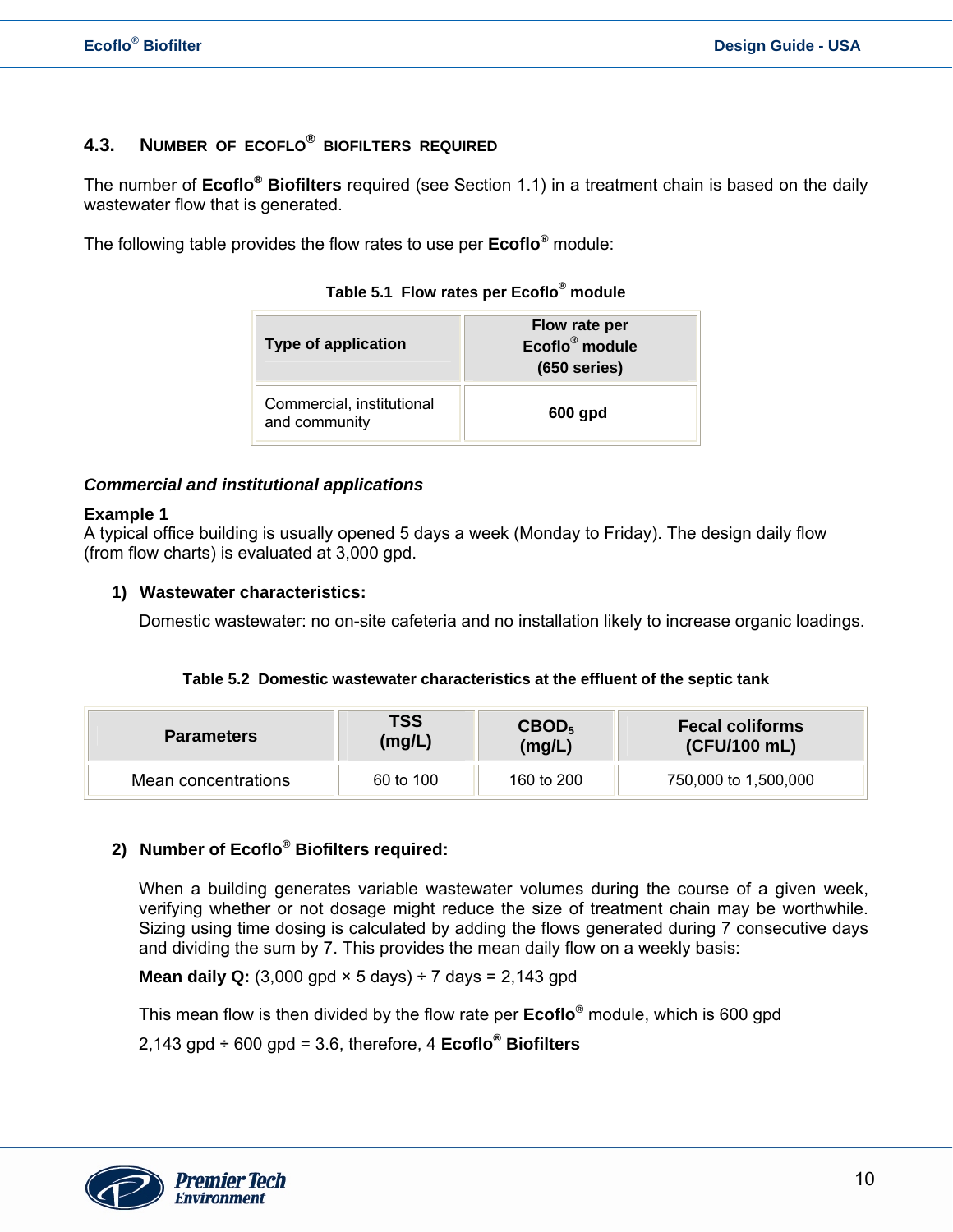#### **3) Equalization tank volume**

The volume of the equalization tank is calculated by adding the cumulative overages (see the table below) to the volume that corresponds to a hydraulic retention of 12 hours at maximal design flow (commercial application):

3,000 gpd + (3,000 gpd x 12 hours/24 hours/d) = 4,500 gpd

| <b>Day</b>                                                    | <b>Daily flow</b><br>(gpd) | <b>Treated flow</b><br>(gpd) | <b>Difference</b><br>(gpd) | <b>Cumulative Overage</b><br>(gal.) |
|---------------------------------------------------------------|----------------------------|------------------------------|----------------------------|-------------------------------------|
| Monday                                                        | 3,000                      | $2,400^{\degree}$            | 600                        | 600                                 |
| Tuesday                                                       | 3,000                      | $2,400^{\degree}$            | 600                        | 1,200                               |
| Wednesday                                                     | 3,000                      | $2,400^{\degree}$            | 600                        | 1,800                               |
| Thursday                                                      | 3,000                      | $2,400^{\degree}$            | 600                        | 2,400                               |
| Friday                                                        | 3,000                      | $2,400^{\degree}$            | 600                        | 3,000                               |
| Saturday                                                      | $\mathbf 0$                | $2,400^{\degree}$            | $-2,400$                   | 600                                 |
| Sunday                                                        | $\mathbf 0$                | $2,400^{\degree}$            | $-2,400$                   | 0                                   |
| * 4 $\text{Ecoflo}^{\otimes}$ Biofilter × 600 gpd = 2,400 gpd |                            |                              |                            |                                     |

#### **Table 5.3 Equalization tank volume**

This tank can then add up the daily peak flows and treat them on days when there is less demand.

*Do not hesitate to consult our Technical Support Department for more information.*

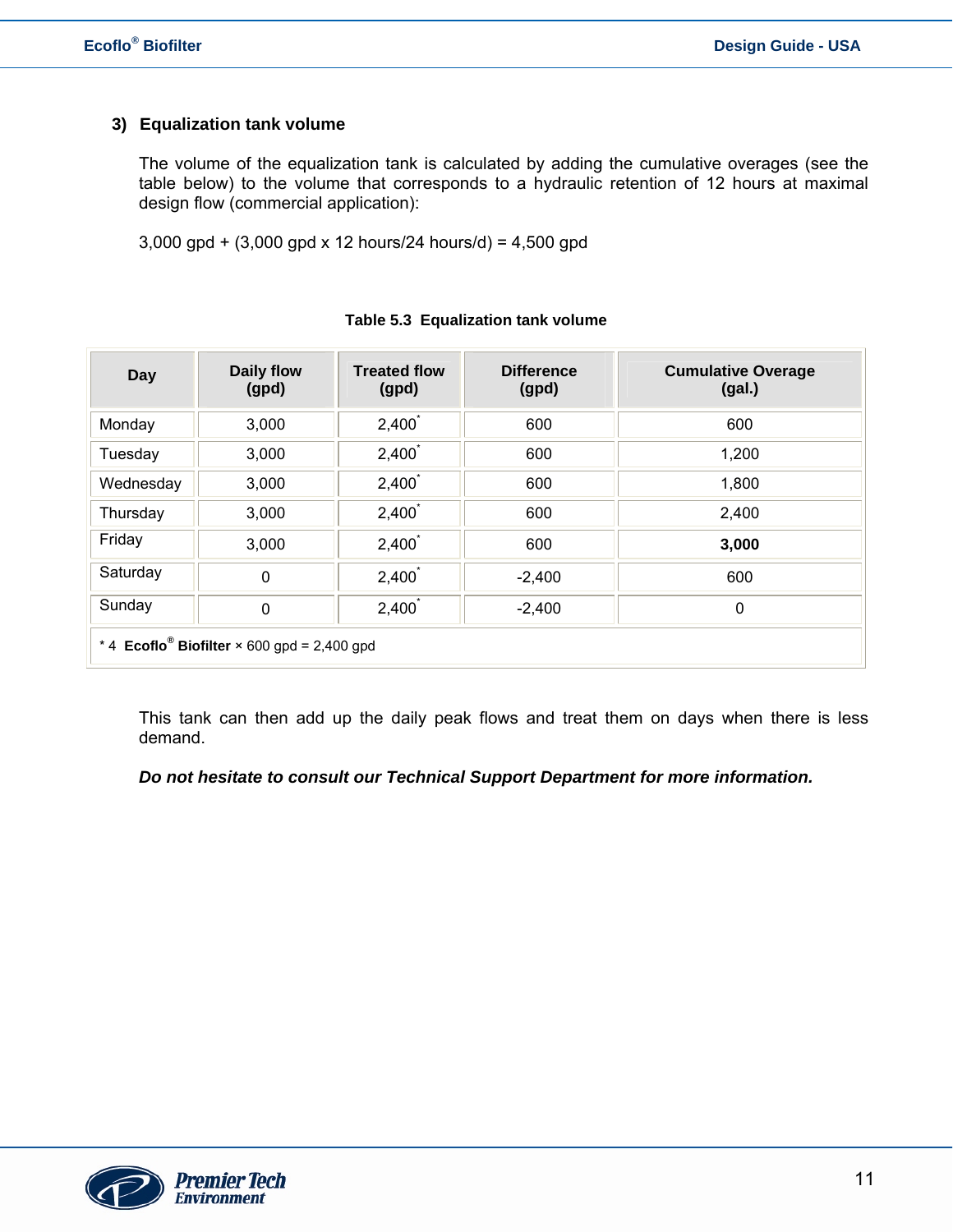#### *Community application*

#### **Example 2**

Wastewater treatment of a new subdivision. The design daily flow is evaluated at 7,000 gpd.

#### **1) Wastewater characteristics:**

Domestic wastewater:

#### **Table 5.4 Domestic wastewater characteristics at the effluent of the septic tank**

| <b>Parameters</b>   | <b>TSS</b> | CBOD <sub>5</sub> | <b>Fecal coliforms</b> |
|---------------------|------------|-------------------|------------------------|
|                     | (mg/L)     | (mg/L)            | (CFU/100 mL)           |
| Mean concentrations | 60 to 100  | 160 to 200        | 750,000 to 1,500,000   |

#### **2) Number of Ecoflo® Biofilters required:**

The design flow is divided by the flow rate per **Ecoflo®** module, which is 600 gpd

7,000 gpd ÷ 600 gpd = 11.7 therefore 12 **Ecoflo® Biofilters,** divided into 2 clusters of 6 biofilters each.

#### **3) Equalization tank volume**

The volume of the equalization tank must provide a minimal hydraulic retention time of 8 hours (community applications) at the design flow<sup>[1](#page-11-0)</sup>:

7,000 gpd  $\times$  (8 hours ÷ 24 hours) = 2,335 gpd

This tank can then add up the daily peak flows and provide a regular and uniform supply to the **Ecoflo® Biofilters** throughout the day.

 $\overline{a}$ 



<span id="page-11-0"></span><sup>1</sup> *Refer to your local regulations.*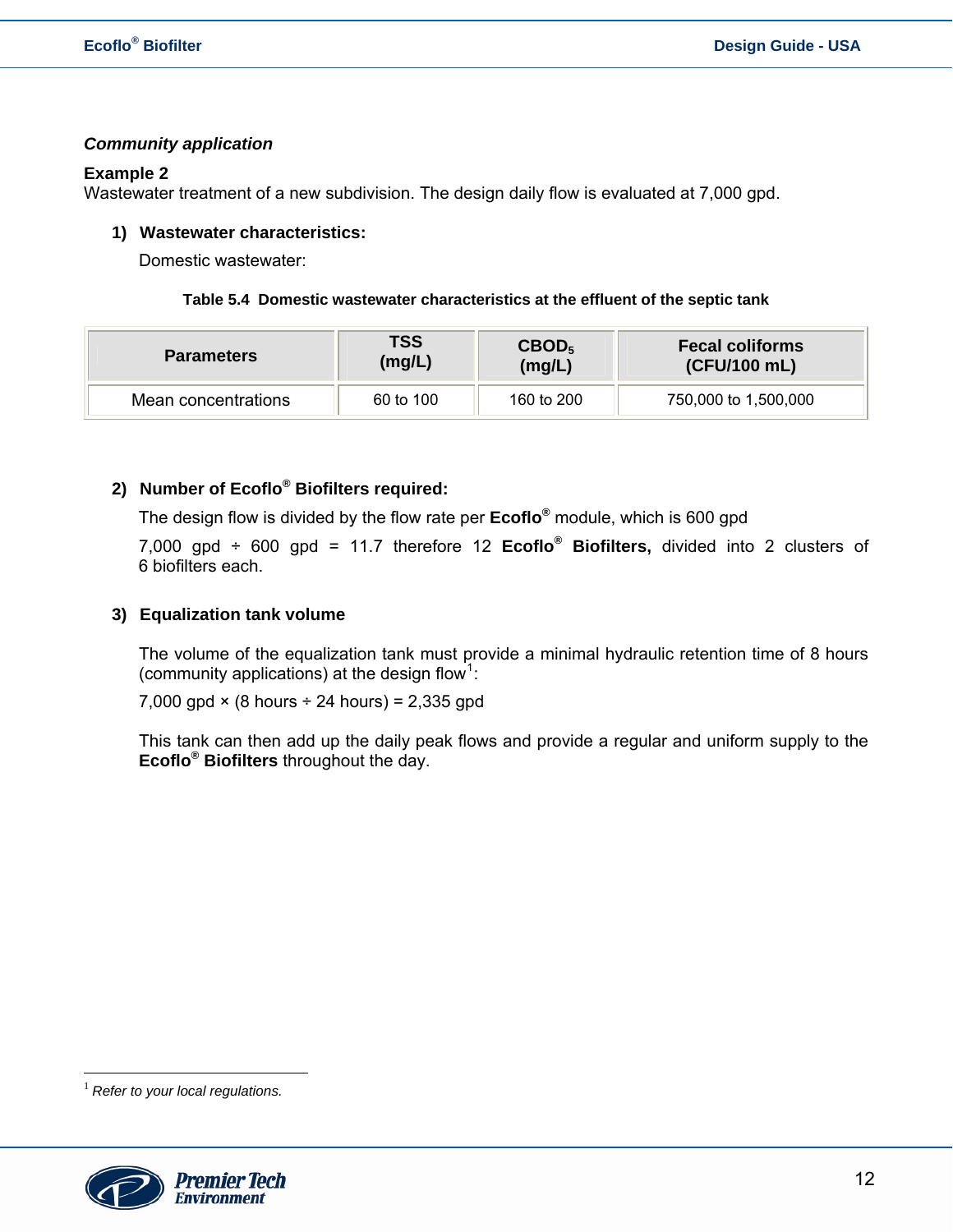## <span id="page-12-0"></span>**5. VENTILATION OF THE ECOFLO® BIOFILTERS**

#### **5.1 GENERAL INFORMATION**

The **Ecoflo® Biofilters,** like most biological wastewater treatment systems, promote the growth of microorganisms in aerobic conditions. These microorganisms need oxygen to oxidize organic matter. When the quantity of oxygen inside the filtering media is not sufficient, anaerobic conditions can take place, resulting in decreased performance and the possibility of odours being released. If the biofilter is not properly positioned, this usually happens in the spring since rises in the groundwater table are at their highest in spring. If the crushed stone layer at the base of the system is submerged, filtering media oxygenation will not take place, which is why one of the requirements for sizing a treatment system with an infiltration zone in the soil is planning for the infiltration zone to always be higher than the highest level of the groundwater table.



Concrete model

The shell of the **Ecoflo® Biofilter,** either the fiberglass or the concrete model, is specially designed to facilitate air circulation inside the filtering media. An air intake is located on the access lid and a double skin brings air to the base of the biofilter. The oxygen content in the air is used to oxide the polluting organic matter and to nitrify the nitrogen species.

In short, good ventilation is necessary for aerobic systems to operate properly. Aeration of the **Ecoflo® Biofilter** can be passive or forced, depending on site conditions and the size of the treatment chain.

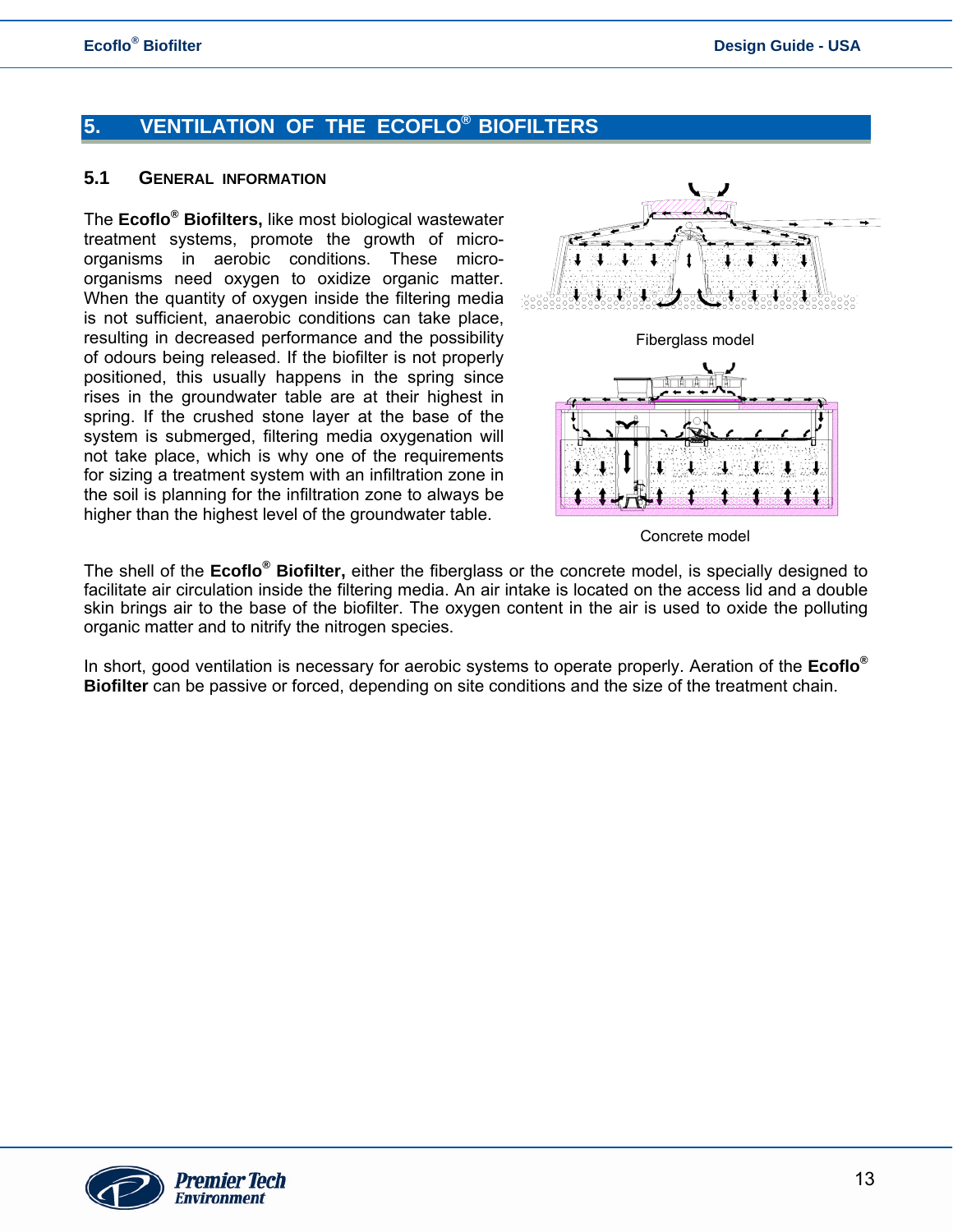#### <span id="page-13-0"></span>**5.2 PASSIVE VENTILATION**

Passive ventilation consists of creating a chimney effect to force air through an air intake at the bottom of the biofilter and suck it up to be released through an opening that is exposed to prevailing winds. A regular building vent is sufficient for gravity systems with 4 or fewer **Ecoflo® Biofilters**. In such cases, foul air is carried through the sewage pipe and the septic tank, then up the ventilating duct and released. To be effective, air must move freely through the ventilating duct. For **Ecoflo® Biofilter** installations fed by pumps, free air circulation between the pumping station and the biofilters is not possible. In such cases, an air-circulating pipe must be installed between the biofilters and the pumping station.

Independent vents are required for installations with more than 4 **Ecoflo® Biofilters**. Connecting an even number of **Ecoflo® Biofilters** (up to 4) is recommended.

PVC pipes no smaller than 4" in diameter can be used for passive ventilation systems. The **Ecoflo® Biofilters** must be interconnected, if possible, in a symmetric pattern to ensure that air flows evenly between the units. The independent vent must be high enough to release the air and should end in a gooseneck equipped with an insect screen. The vent is connected on the feeding line attached to the inlet of the **Ecoflo® Biofilter.** 



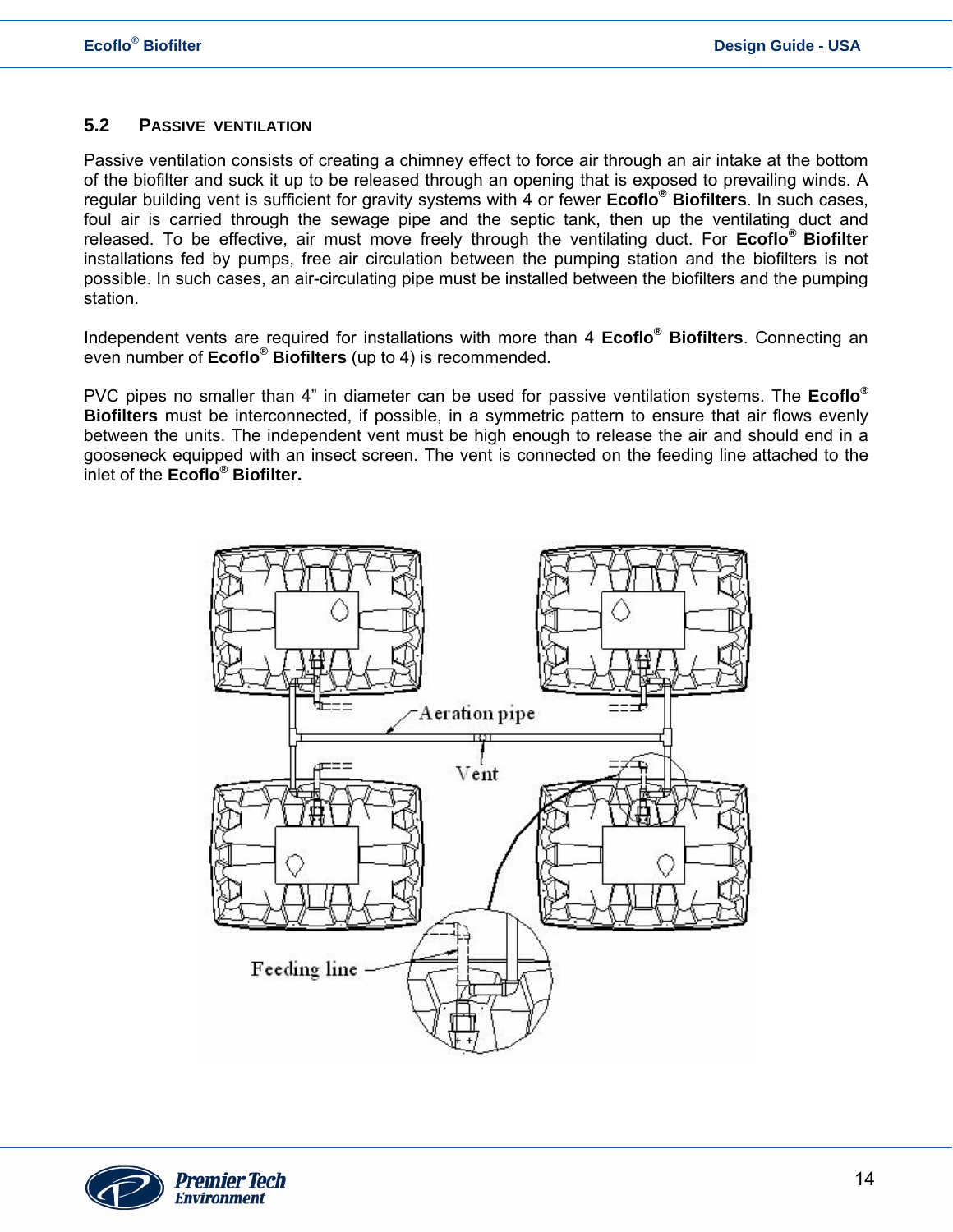#### <span id="page-14-0"></span>**5.3 FORCED VENTILATION**

For projects where several **Ecoflo® Biofilters** must be installed or when it is not possible to connect 4 biofilters to the same vent (for feasibility, ventilation or aesthetic reasons), forced ventilation can be used. With forced ventilation, the biofilters can be connected in clusters of up to 10 units. The ventilating ducts running between the **Ecoflo® Biofilters** must be no smaller than 4″ in diameter. As well, the main ducts downstream of the **Ventilation system TLV-240** and the independent vents must be no smaller than 6" in diameter.



Please consult the **Premier Tech Environment** Technical Support Department for more details on **Ecoflo® Biofilter** ventilation and vent configuration.